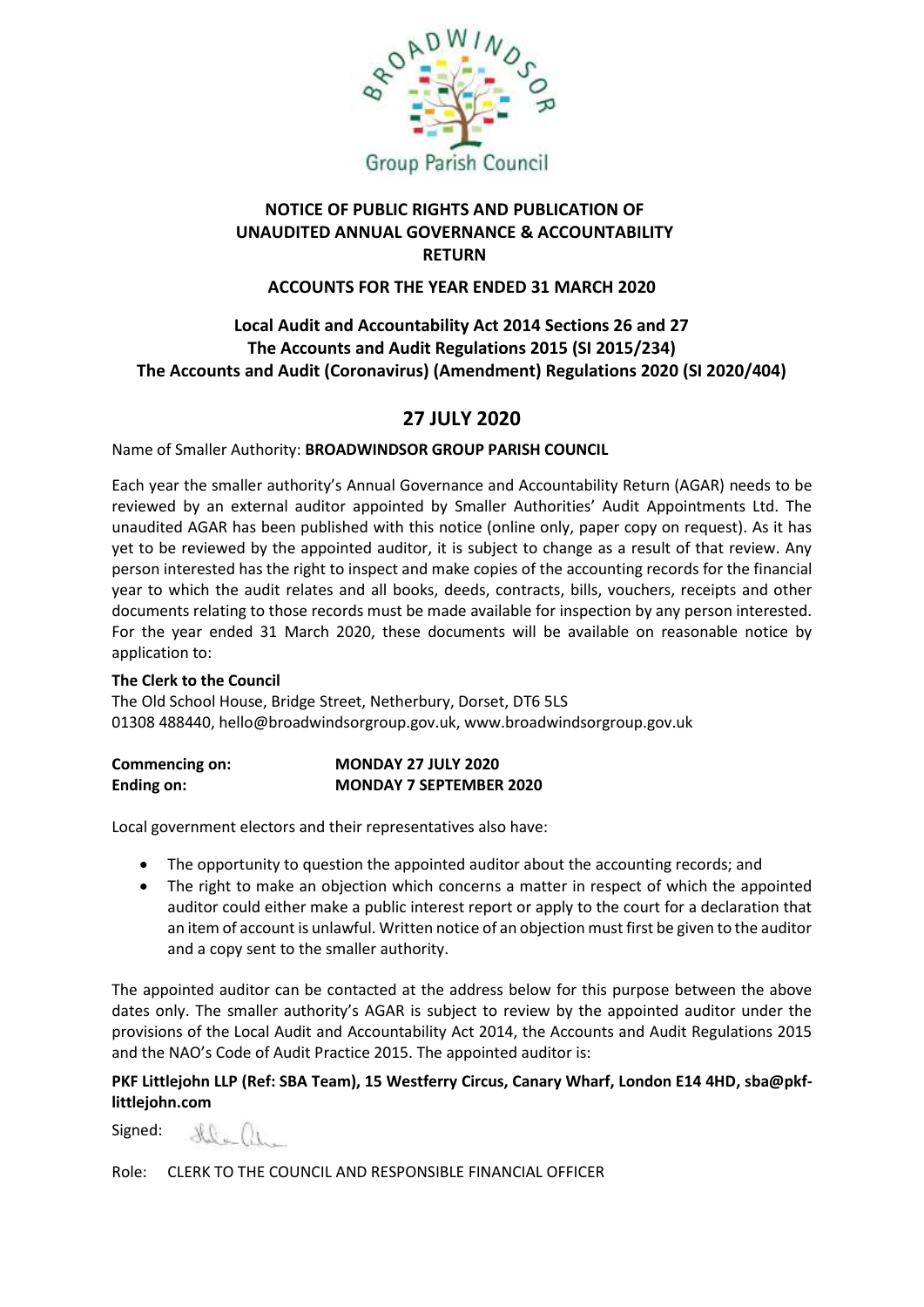#### **LOCAL AUTHORITY ACCOUNTS: A SUMMARY OF YOUR RIGHTS**

**Please note that this summary applies to all relevant smaller authorities, including parish meetings where there is no parish council.**

#### **The basic position**

Th[e Local Audit and Accountability Act 2014](http://www.legislation.gov.uk/ukpga/2014/2/contents) (the Act) governs the work of auditors appointed to smaller authorities. This summary explains the provisions contained in Sections 26 and 27 of the Act. The Act, the [Accounts and Audit Regulations 2015](http://www.legislation.gov.uk/uksi/2015/234/contents/made) and the [Accounts and Audit](http://www.legislation.gov.uk/uksi/2020/404/contents/made)  [\(Coronavirus\) \(Amendment\) Regulations 2020](http://www.legislation.gov.uk/uksi/2020/404/contents/made) also cover the duties, responsibilities and rights of smaller authorities, other organisations and the public concerning the accounts being audited.

As a local elector, or an interested person, you have certain legal rights in respect of the accounting records of smaller authorities. As an interested person you can inspect accounting records and related documents. If you are a local government elector for the area to which the accounts relate you can also ask questions about the accounts and object to them. You do not have to pay directly for exercising your rights. However, any resulting costs incurred by the smaller authority form part of its running costs. Therefore, indirectly, local residents pay for the cost of you exercising your rights through their council tax.

### **The right to inspect the accounting records**

Any interested person can inspect the accounting records, which includes but is not limited to local electors. You can inspect the accounting records for the financial year to which the audit relates and all books, deeds, contracts, bills, vouchers, receipts and other documents relating to those records. You can copy all, or part, of these records or documents. Your inspection must be about the accounts, or relate to an item in the accounts. You cannot, for example, inspect or copy documents unrelated to the accounts, or that include personal information (Section 26 (6) – (10) of the Act explains what is meant by personal information). You cannot inspect information which is protected by commercial confidentiality. This is information which would prejudice commercial confidentiality if it was released to the public and there is not, set against this, a very strong reason in the public interest why it should nevertheless be disclosed.

When smaller authorities have finished preparing accounts for the financial year and approved them, they must publish them (including on a website). There must be a 30 working day period, called the 'period for the exercise of public rights', during which you can exercise your statutory right to inspect the accounting records. Smaller authorities must tell the public, including advertising this on their website, that the accounting records and related documents are available to inspect. By arrangement you will then have 30 working days to inspect and make copies of the accounting records. You may have to pay a copying charge. **Legislative changes have been made as a result of the restrictions imposed by the Coronavirus for the 2019/20 reporting year which mean that there is no requirement for a common period for public rights. The period for the exercise of public rights must however commence on or before 1 September 2020.** The advertisement must set out the dates of the period for the exercise of public rights, how you can communicate to the smaller authority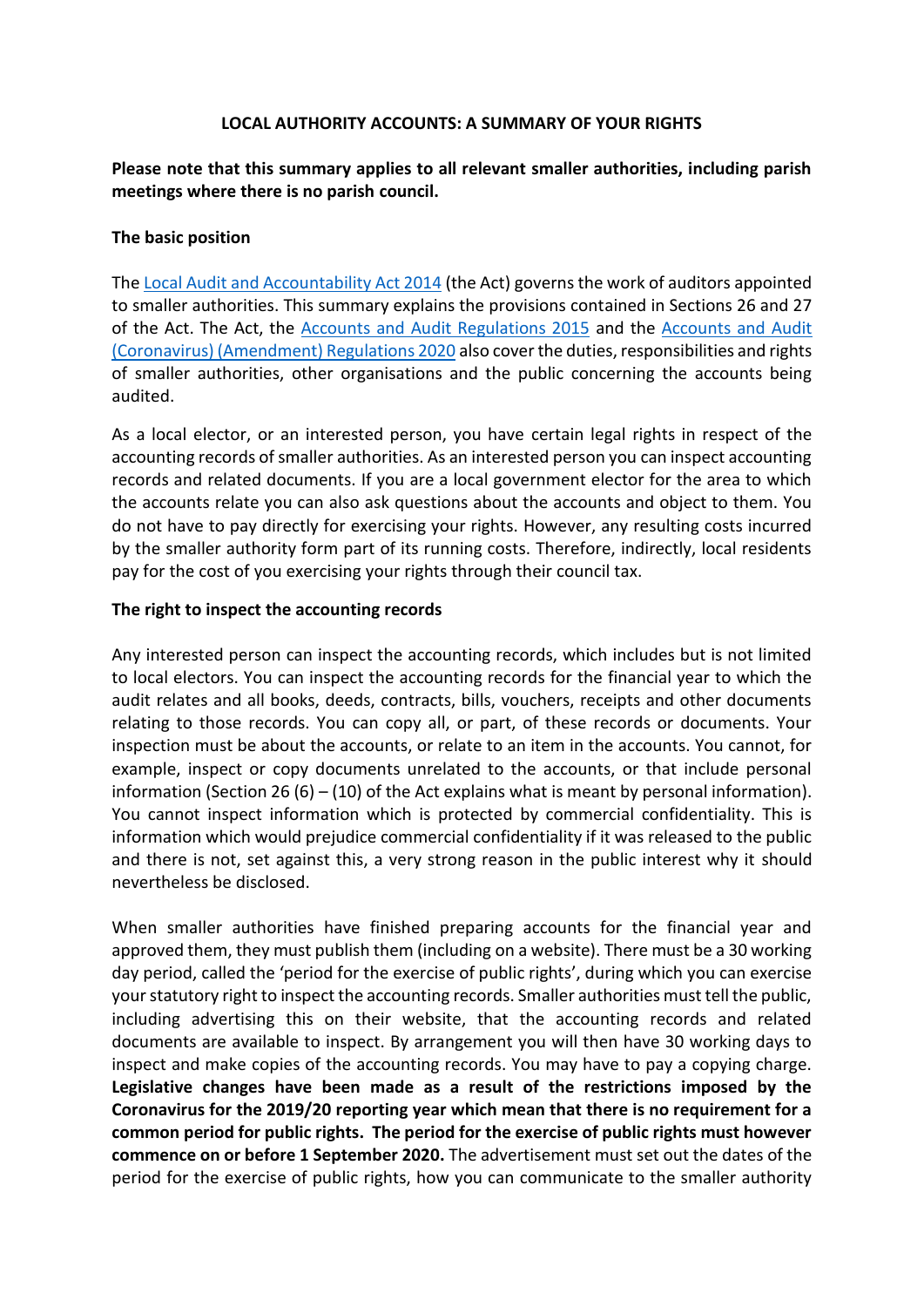that you wish to inspect the accounting records and related documents, the name and address of the auditor, and the relevant legislation that governs the inspection of accounts and objections.

### **The right to ask the auditor questions about the accounting records**

**You should first ask your smaller authority** about the accounting records, since they hold all the details. If you are a local elector, your right to ask questions of the external auditor is enshrined in law. However, while the auditor will answer your questions where possible, they are not always obliged to do so. For example, the question might be better answered by another organisation, require investigation beyond the auditor's remit, or involve disproportionate cost (which is borne by the local taxpayer). Give your smaller authority the opportunity first to explain anything in the accounting records that you are unsure about. If you are not satisfied with their explanation, you can question the external auditor about the accounting records.

The law limits the time available for you formally to ask questions. This must be done in the period for the exercise of public rights, so let the external auditor know your concern as soon as possible. The advertisement or notice that tells you the accounting records are available to inspect will also give the period for the exercise of public rights during which you may ask the auditor questions, which here means formally asking questions under the Act. You can ask someone to represent you when asking the external auditor questions.

Before you ask the external auditor any questions, inspect the accounting records fully, so you know what they contain. Please remember that you cannot formally ask questions, under the Act, after the end of the period for the exercise of public rights. You may ask your smaller authority other questions about their accounts for any year, at any time. But these are not questions under the Act.

You can ask the external auditor questions about an item in the accounting records for the financial year being audited. However, your right to ask the external auditor questions is limited. The external auditor can only answer 'what' questions, not 'why' questions. The external auditor cannot answer questions about policies, finances, procedures or anything else unless it is directly relevant to an item in the accounting records. Remember that your questions must always be about facts, not opinions. To avoid misunderstanding, we recommend that you always put your questions in writing.

# **The right to make objections at audit**

You have inspected the accounting records and asked your questions of the smaller authority. Now you may wish to object to the accounts on the basis that an item in them is in your view unlawful or there are matters of wider concern arising from the smaller authority's finances. A local government elector can ask the external auditor to apply to the High Court for a declaration that an item of account is unlawful, or to issue a report on matters which are in the public interest. You must tell the external auditor which specific item in the accounts you object to and why you think the item is unlawful, or why you think that a public interest report should be made about it. You must provide the external auditor with the evidence you have to support your objection. Disagreeing with income or spending does not make it unlawful.